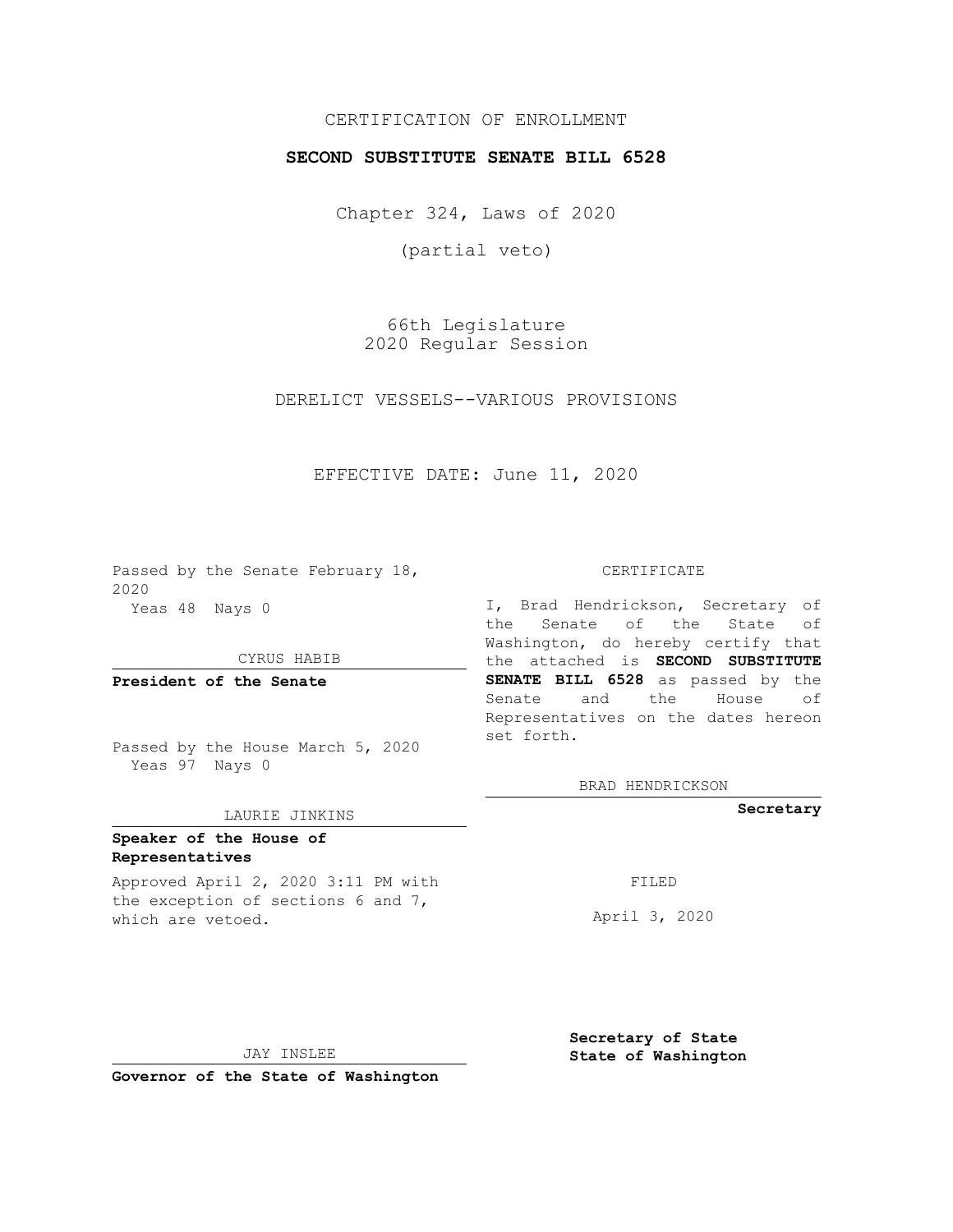### **SECOND SUBSTITUTE SENATE BILL 6528**

Passed Legislature - 2020 Regular Session

## **State of Washington 66th Legislature 2020 Regular Session**

**By** Senate Ways & Means (originally sponsored by Senators Lovelett, McCoy, Takko, Das, Hasegawa, Rolfes, Van De Wege, and Wilson, C.; by request of Department of Natural Resources)

READ FIRST TIME 02/11/20.

 AN ACT Relating to the prevention of derelict vessels; amending RCW 79.100.160, 79.100.150, 79.100.170, 88.02.380, and 79.10.130; creating new sections; and providing an expiration date.

BE IT ENACTED BY THE LEGISLATURE OF THE STATE OF WASHINGTON:

 NEW SECTION. **Sec. 1.** The legislature finds that the derelict vessel removal program has been an extremely effective and successful tool since its inception in 2003, but recognizes that derelict vessels continue to be a critical problem for the waters of the state. Derelict vessels generate costs to taxpayers, impede the recreational enjoyment of waters, pose navigational safety hazards, and contaminate the environment, thereby impacting the health of Puget Sound and the habitat of imperiled species such as salmon and orcas. Every year, more vessels are reported to the derelict vessel removal program than can be removed. The legislature finds that improvements to the derelict vessel removal program statutes are needed to help address this problem.

 Therefore, in order to increase the effectiveness of the derelict vessel removal program, the legislature proposes a suite of prevention and enforcement measures intended to decrease the number of vessels that become derelict and to provide the derelict vessel removal program with more tools to manage those that are currently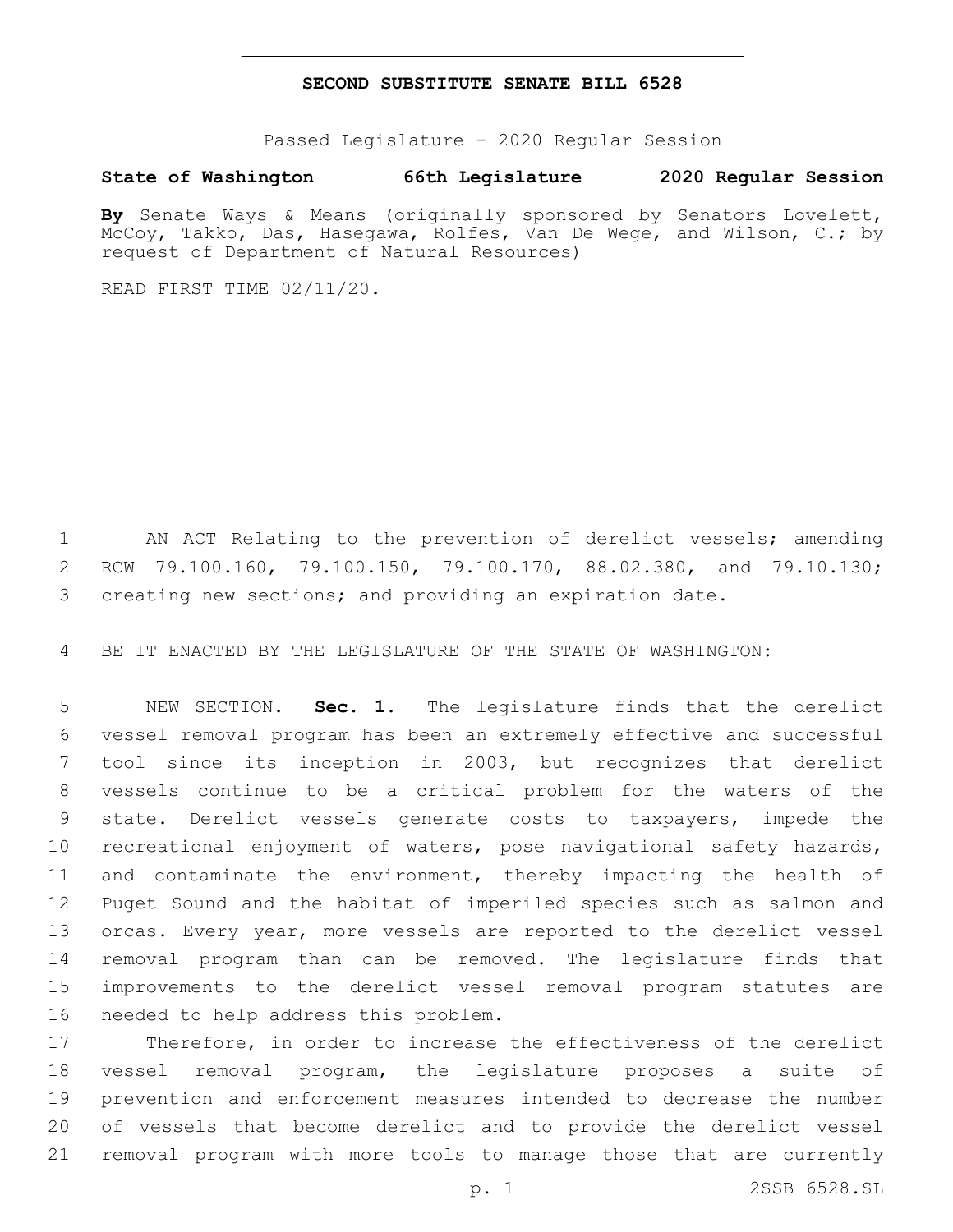derelict. These measures are intended to decrease costs to taxpayers and protect the environment by removing high risk boats from the waters of the state before they become derelict, and by expanding enforcement of existing aquatic regulations as they relate to 5 enforcement of the derelict vessel statutes.

 **Sec. 2.** RCW 79.100.160 and 2013 c 291 s 42 are each amended to 7 read as follows:

 (1) The department may develop and administer a voluntary vessel 9 turn-in program.

 (2) The purpose of the vessel turn-in program is to allow the department to dismantle and dispose of vessels that pose a high risk of becoming a derelict vessel or abandoned vessel, but that do not yet meet the definition of those terms. The department shall design the program with the goal of dismantling and disposing of as many vessels as available resources allow, particularly those vessels posing the greatest risk of becoming abandoned or derelict in the 17 future.

 (3) The department shall disseminate information about the vessel turn-in program, including information about the application process, on its internet site and through appropriate agency publications and information sources as determined by the department. The department shall disseminate this information for a reasonable time as determined by the department prior to accepting applications.

 (4) The department shall accept and review vessel turn-in program applications from eligible vessel owners, including private marinas that have gained legal title to a vessel in an advanced state of disrepair, during the time period or periods identified by the department. In order to be eligible for the vessel turn-in program, an applicant must demonstrate to the department's satisfaction that 30 the applicant:

31 (a) Is a Washington resident or business;

 (b) Owns a vessel that is in an advanced state of disrepair, has minimal or no value, and has a high likelihood of becoming an 34 abandoned or derelict vessel; and

 (c) Has insufficient resources to properly dispose of the vessel 36 outside of the vessel turn-in program.

 (5) Decisions regarding program eligibility and whether to accept a vessel for dismantling and disposal under the turn-in program are 39 within the sole discretion of the department.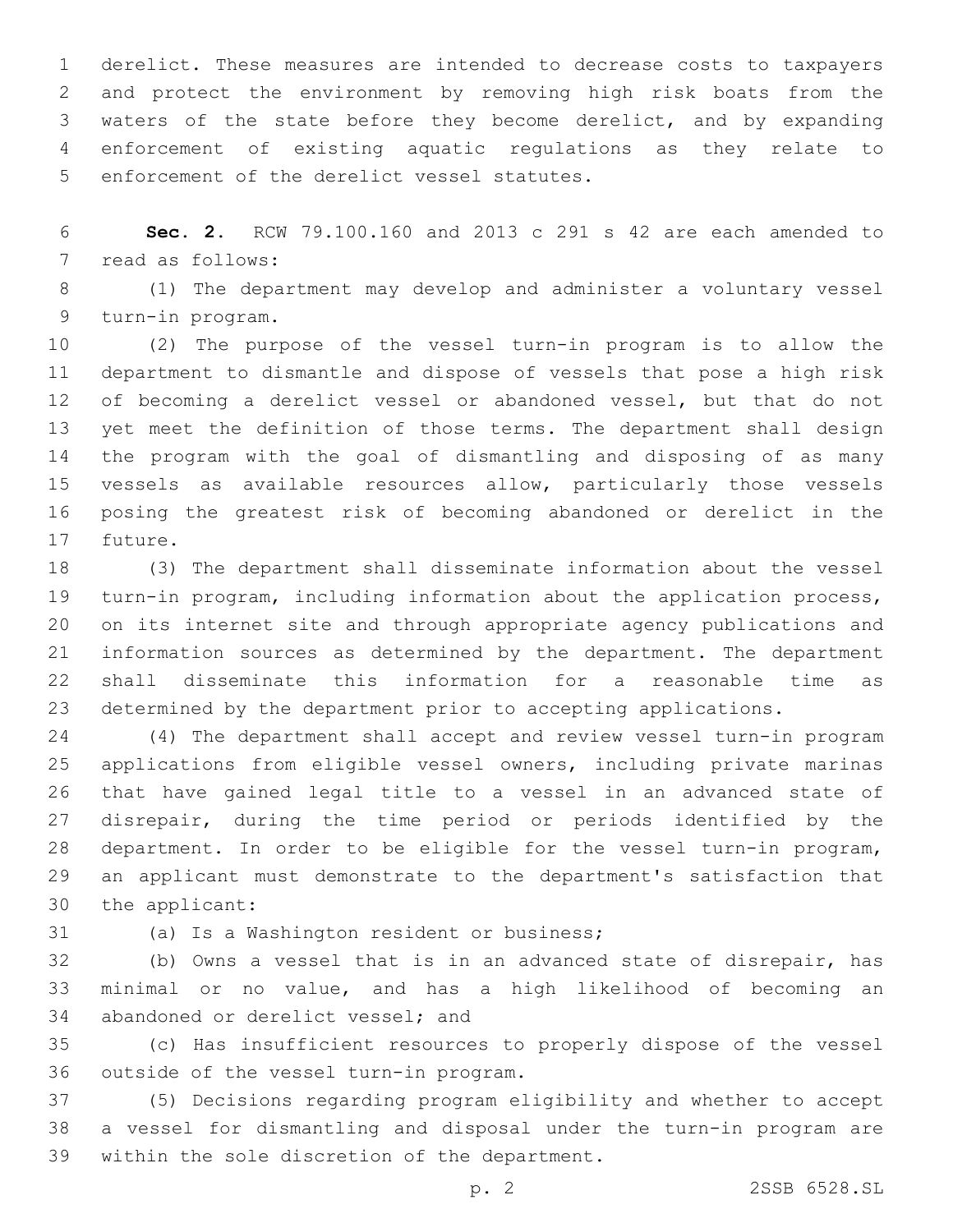(6) The department may take other actions not inconsistent with this section in order to develop and administer the vessel turn-in program.3

 (((7) The department may not spend more than two hundred thousand dollars in any one biennium on the program established in this  $6 \quad \text{section.}$ 

 **Sec. 3.** RCW 79.100.150 and 2014 c 195 s 102 are each amended to 8 read as follows:

 (1) A vessel owner must obtain a vessel inspection under this 10 section prior to transferring a vessel that is:

11 (a) More than ((sixty-five)) thirty-five feet in length and more 12 than forty years old; and

13 (b) Either:

 (i) Is registered or required to be registered under chapter 15 88.02 RCW; or

(ii) Is listed or required to be listed under chapter 84.40 RCW.

 (2) If the vessel inspection determines the vessel is not 18 seaworthy, as defined by agency rule, and the value of the vessel is less than the anticipated costs required to return the vessel to seaworthiness, then the vessel owner may not sell or transfer 21 ownership of the vessel unless:

 (a) The vessel is repaired to a seaworthy state prior to the 23 transfer of ownership; or

 (b) The vessel is sold for scrap, restoration, salvage, or another use that will remove the vessel from state waters to a person displaying a business license issued under RCW 19.02.070 that a reasonable person in the seller's position would believe has the capability and intent to do based on factors that may include the buyer's facilities, resources, documented intent, and relevant 30 history.

 (3) Where required under subsection (1) of this section, a vessel owner must provide a copy of the vessel inspection documentation to the transferee and, if the department did not conduct the inspection, 34 to the department prior to the transfer.

 (4) Unless rules adopted by the department provide otherwise, the vessel inspection required under this section must be contained in a formal marine survey conducted by a third party to the transaction. The survey must include, at a minimum, a conclusion relating to the seaworthiness of the vessel, an estimate of the vessel's fair market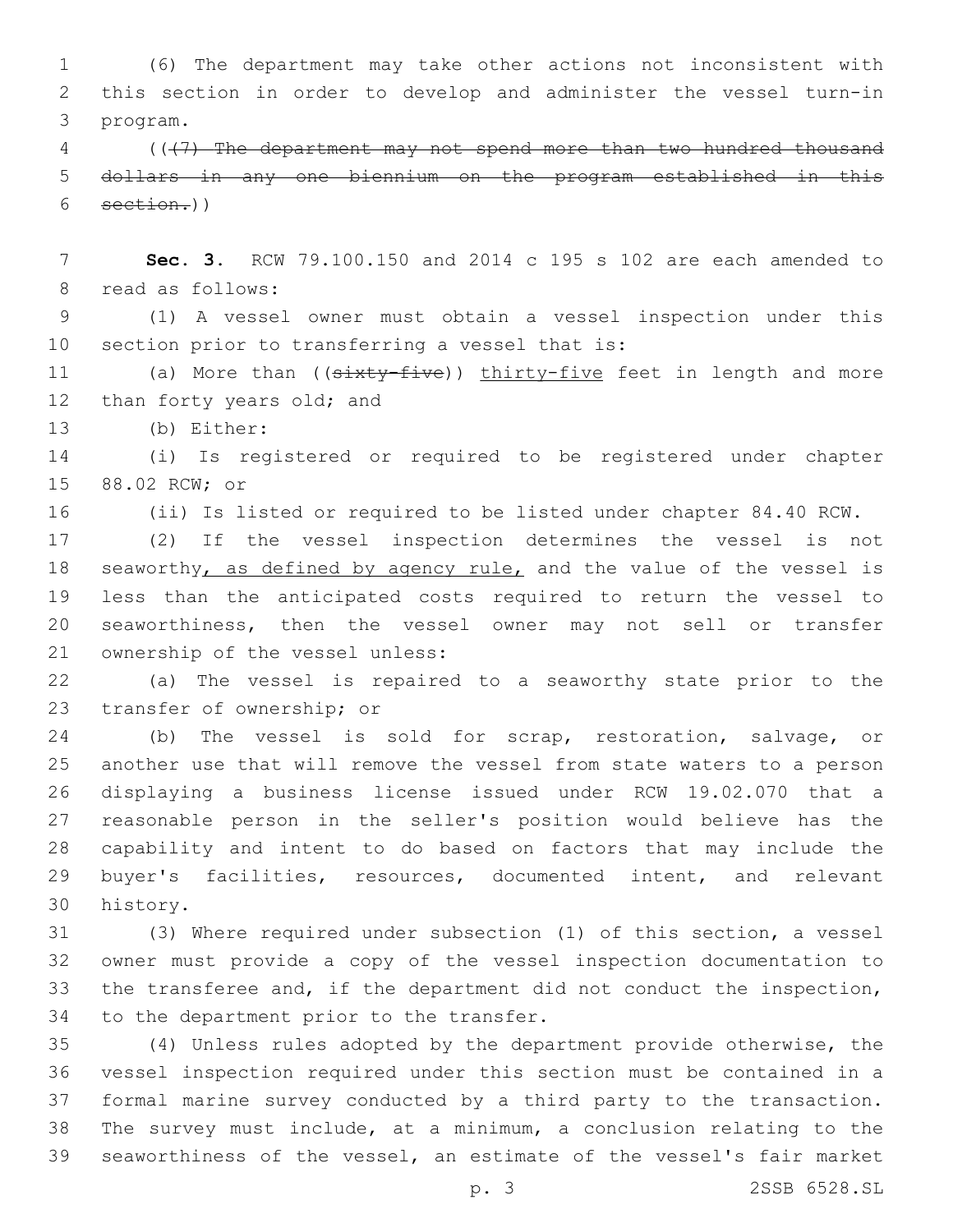value, and, if applicable, an estimate as to the anticipated cost of repairs necessary to return the vessel to seaworthiness.

 (5) The department may, by rule, allow other forms of vessel condition determinations, such as United States coast guard certificates of inspection, to replace the requirements for a formal marine survey under this section.6

 (6) Failure to comply with the requirements of this section will result in the transferor having secondary liability under RCW 79.100.060 if the vessel is later abandoned by the transferee or becomes derelict prior to a subsequent ownership transfer.

 (7) Nothing in this section prevents a vessel owner from removing, dismantling, and lawfully disposing of any vessel lawfully 13 under the vessel owner's control.

 **Sec. 4.** RCW 79.100.170 and 2014 c 195 s 101 are each amended to 15 read as follows:

 (1) Any individual or company that purchases or otherwise 17 receives a used vessel greater than ((sixty-five)) thirty-five feet in length and more than forty years old must, prior to or concurrent with the transfer of ownership, secure a marine insurance policy consistent with this section. Proof of the marine insurance policy 21 must be provided to:

 (a) The transferor of the vessel upon purchase or other transfer; 23 and

24 (b) If applicable, the department of licensing upon first time 25 registration or after the transfer of ownership, or the department of 26 revenue upon the payment of any taxes.

27 (2) The transferor of a vessel greater than ((sixty-five)) thirty-five feet in length and more than forty years old has an affirmative duty to ensure that any potential transferee has secured a marine insurance policy consistent with this section prior to or concurrent with the finalization of any sale or transfer. Nothing in this section prohibits the sale or other transfer of a vessel greater 33 than ((sixty-five)) thirty-five feet in length and more than forty years old to a transferee that fails to secure a marine insurance policy. However, a transferor that chooses to finalize a sale or other transfer with a transferee not in possession of a marine insurance policy assumes secondary liability for the vessel consistent with RCW 79.100.060 if the vessel is later abandoned by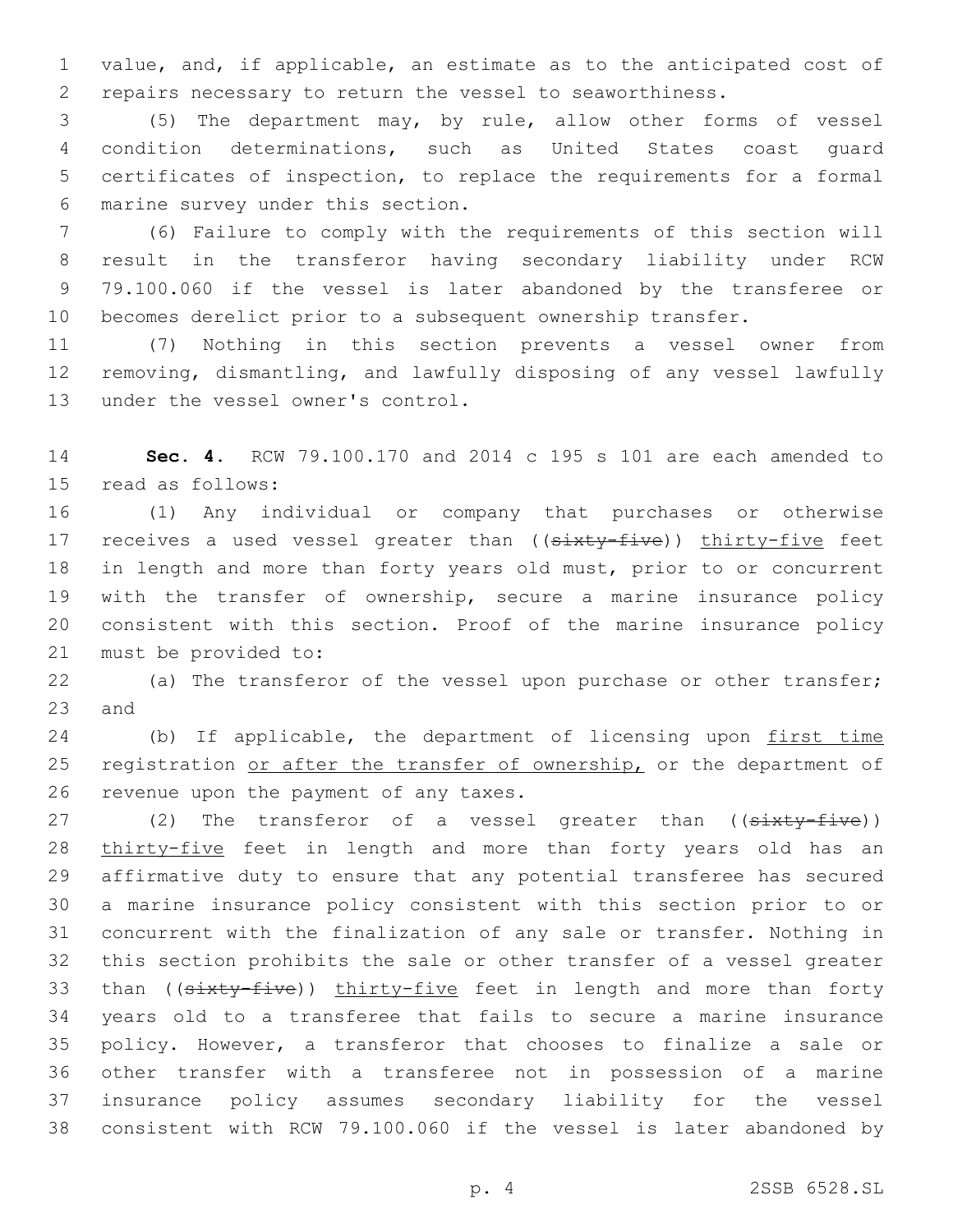the transferee or becomes derelict prior to a subsequent ownership 2 transfer.

 (3) The marine insurance policy required under this section must be secured by the transferee prior to, or concurrent with, assuming 5 ownership of a vessel greater than ((sixty-five)) thirty-five feet in length and more than forty years old. The marine insurance policy 7 must satisfy the following conditions:

 (a) Have a term of at least twelve months following the 9 transferee's assumption of vessel ownership;

 (b) Provide coverage of an amount that is, unless otherwise 11 provided by the department by rule, at least three hundred thousand 12 dollars;

 (c) Provide, unless otherwise provided by the department by rule, coverage for the removal of the vessel if it should sink and coverage 15 should it cause a pollution event.

 (4) The purchaser of marine insurance under this section may satisfy the requirements of this section through the purchase of 18 multiple policies as necessary.

 (5) The department may, by rule, provide for a purchaser of a vessel to also satisfy the insurance requirements of this section through the posting of adequate security with a financial 22 institution.

 (6) A person required to secure marine insurance or show proof of marine insurance under this section who either: (a) Fails to secure a marine insurance policy consistent with this section prior to or concurrent with the transfer of ownership, unless the vessel was sold consistent with RCW 79.100.150(2)(b); or (b) cancels a marine insurance policy consistent with this section prior to the end of the twelfth month of vessel ownership or to a subsequent transfer of ownership, whichever occurs first, without securing another marine insurance policy consistent with this section in its place, is guilty of a misdemeanor. The department may contact any vessel owner required by this section to have a marine insurance policy to ensure 34 compliance with this section.

 **Sec. 5.** RCW 88.02.380 and 2013 c 291 s 29 are each amended to read as follows:36

 (1) Except as otherwise provided in this chapter, and, in part, in order to prevent the future potential dereliction or abandonment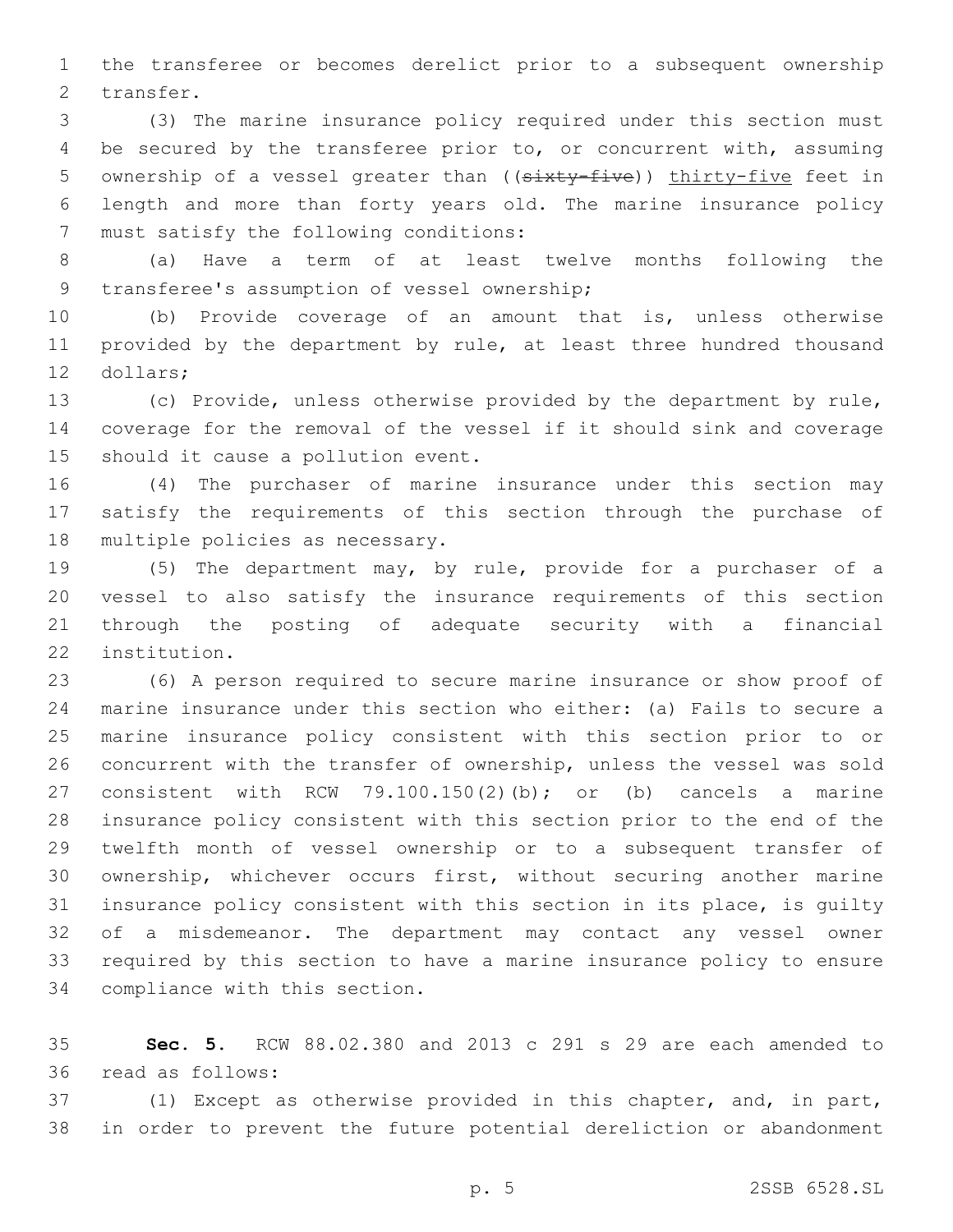of a vessel, a violation of this chapter and the rules adopted by the 2 department is a class 2 civil infraction.

 (2) A civil infraction issued under this chapter must be 4 processed under chapter 7.80 RCW.

 (3) After the subtraction of court costs and administrative collection fees, moneys collected under this section must be credited to the ticketing jurisdiction and used only for the support of the enforcement agency, department, division, or program that issued the 9 violation.

 (4) All law enforcement officers may enforce this chapter and the rules adopted by the department within their respective jurisdictions. A city, town, or county may contract with a fire protection district for enforcement of this chapter, and fire protection districts may engage in enforcement activities.

 (5) In order to prevent the future potential dereliction or abandonment of a vessel, derelict vessel removal program staff of the 17 department of natural resources have authority to issue tickets by mail for the purpose of enforcing vessel registration requirements.

 *\*Sec. 6. RCW 79.10.130 and 2014 c 114 s 5 are each amended to read as follows:*

 *(1) The department is hereby authorized to carry out all activities necessary to achieve the purposes of this section and RCW 79.10.060, 79.10.070, 79.10.100 through 79.10.120, 79.10.200 through 79.10.330, 79.44.003, and 79.105.050 including, but not limited to:*

 *(a) Planning, construction, and operation of conservation, recreational sites, areas, roads, and trails developed or maintained consistent with RCW 79.10.500, by itself or in conjunction with any public agency, nonprofit organization, volunteer, or volunteer organization, including entering cooperative agreements for these purposes;*

 *(b) Planning, construction, and operation of special facilities for educational, scientific, conservation, or experimental purposes by itself or in conjunction with any other public or private agency, including entering cooperative agreements for these purposes;*

 *(c) Improvement of any lands to achieve the purposes of this section and RCW 79.10.060, 79.10.070, 79.10.100 through 79.10.120, 79.10.200 through 79.10.330, 79.44.003, and 79.105.050, including entering cooperative agreements with public agencies, nonprofit*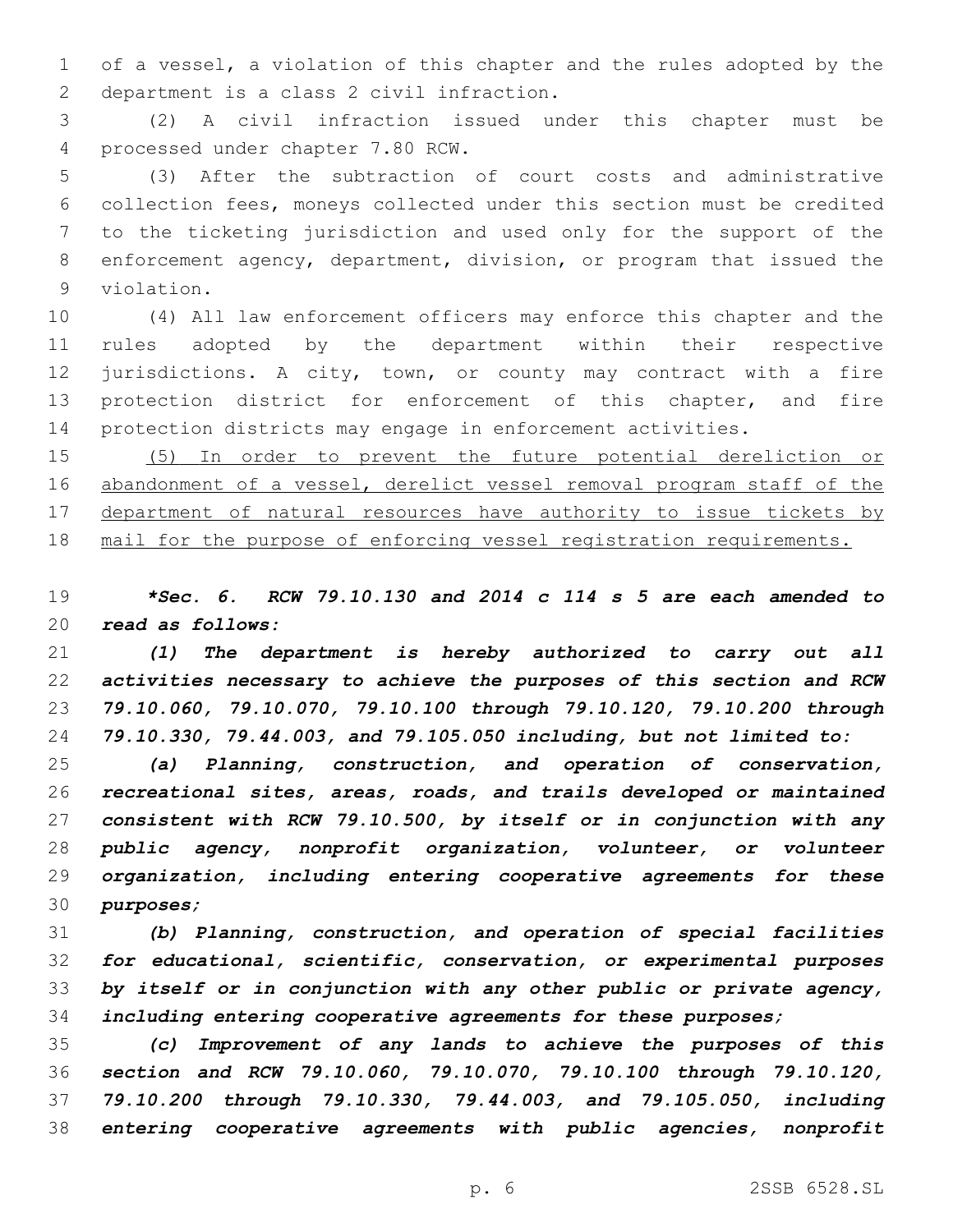*organizations, volunteers, and volunteer organizations for these purposes;*

 *(d) Entering cooperative agreements with public agencies, nonprofit organizations, volunteers, and volunteer organizations regarding the use of lands managed by the department for the purpose of providing a benefit to lands managed by the department, including but not limited to the following benefits: The utilization of such lands for watershed purposes; carrying out restoration and enhancement projects on such lands, such as improving, restoring, or enhancing habitat that provides for plant or animal species protection; improving, restoring, or enhancing watershed conditions; removing nonnative vegetation and providing vegetation management to restore, enhance, or maintain properly functioning conditions of the local ecosystem; and other similar projects on these lands that provide long-term environmental and other land management benefits, provided that the cooperative agreements are consistent with land management obligations;*

 *(e) Authorizing individual volunteers and volunteer organizations to conduct restoration and enhancement projects on lands managed by the department through cooperative agreements authorized in this section or other arrangements that are consistent with land management obligations and that do not require the volunteers to pay a fee for the cooperative agreement purpose;*

 *(f) Authorizing the receipt of gifts of personal property, services, and other items of value for the purposes of this section, as well as the exchange of consideration in cooperative agreements authorized under this section;*

 *(g) The authority to make such leases, contracts, agreements, or other arrangements as are necessary to accomplish the purposes of this section and RCW 79.10.060, 79.10.070, 79.10.100 through 79.10.120, 79.10.200 through 79.10.330, 79.44.003, and 79.105.050. However, nothing in this section shall affect any existing requirements for public bidding or auction with private agencies or parties, except that agreements or other arrangements may be made with public schools, colleges, universities, governmental agencies, nonprofit organizations, volunteers, and volunteer organizations. In addition, nothing in this section is intended to conflict with the department's trust obligations;*

 *(h) Subject to the availability of amounts appropriated for this specific purpose, the authority to issue grants to local law*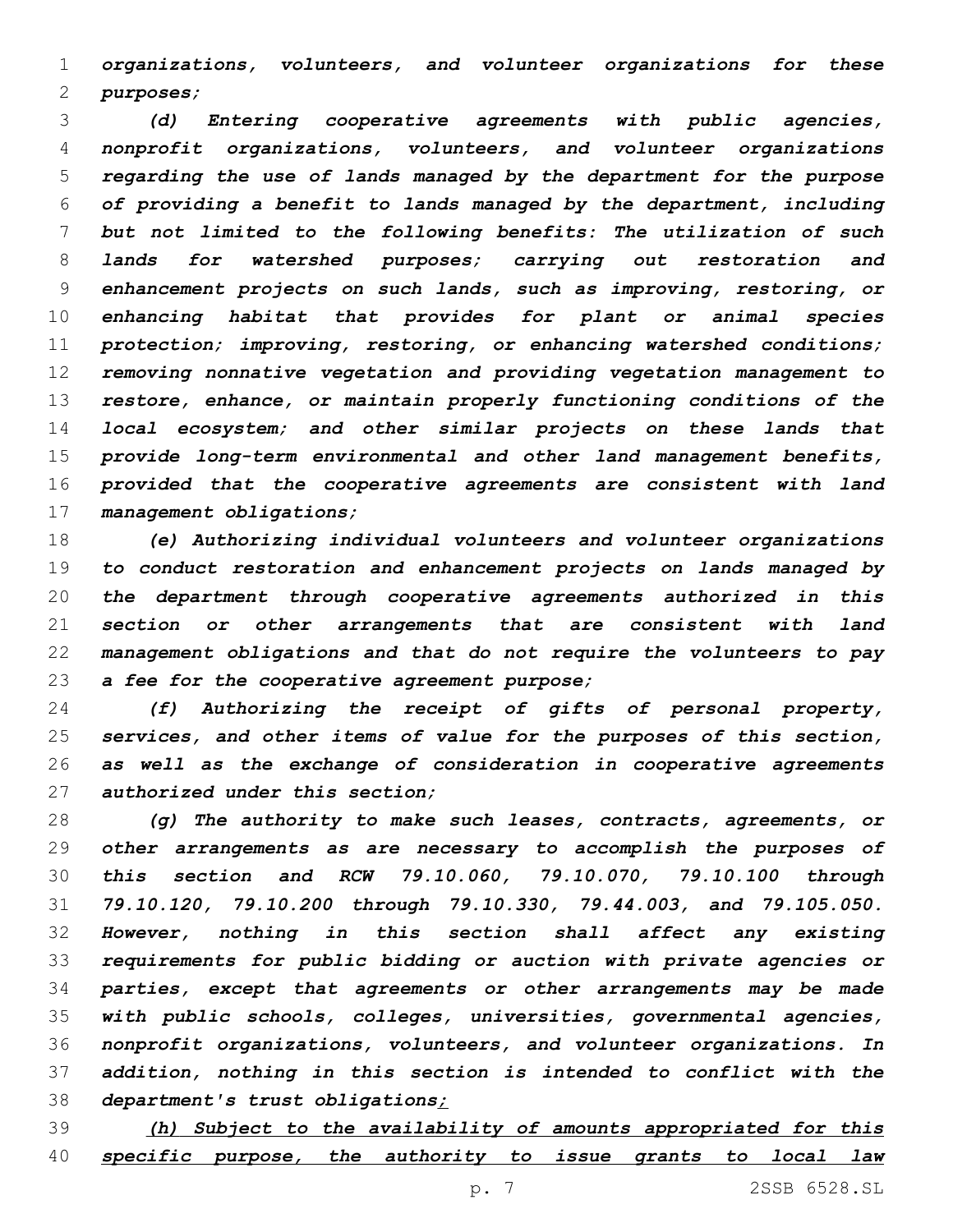*enforcement agencies to compensate them for time and equipment needed to enforce vessel registration and aquatic laws as related to the derelict vessel program, and to issue civil penalties. Individual grants may not exceed fifty thousand dollars.*

 *(2) The definitions in this subsection apply throughout this section unless the context clearly requires otherwise.*

 *(a) "Nonprofit organization" means: (i) Any organization described in section 501(c)(3) of the internal revenue code of 1986 (26 U.S.C. Sec. 501(c)(3)) and exempt from tax under section 501(a) of the internal revenue code; or (ii) any not-for-profit organization that is organized and conducted for public benefit and operated primarily for charitable, civic, educational, religious, welfare, or health purposes.*

 *(b) "Volunteer" or "volunteer organization" means an individual or entity performing services for a nonprofit organization or a governmental entity who does not receive compensation, other than reasonable reimbursement or allowances for expenses actually incurred, or any other thing of value, in excess of five hundred dollars per year. "Volunteer" includes a volunteer serving as a director, officer, trustee, or direct service volunteer. \*Sec. 6 was vetoed. See message at end of chapter.*

 *\*NEW SECTION. Sec. 7. (1)(a) Subject to the availability of amounts appropriated for this specific purpose, there is created within the department of natural resources a pilot project for the creation of a derelict vessel recycling waste stream. The purpose of the pilot project is to discover environmentally responsible methods of waste disposal by testing possible recycling streams for wood and fiberglass recovered from derelict vessels.*

 *(b) The department of natural resources shall collaborate with appropriate state and federal agencies, local governments, and tribes in order to safely and effectively remove, transport, and recycle the derelict vessel waste.*

 *(c) The department of natural resources shall initiate the pilot project beginning July 1, 2020, and provide an annual report to the legislature regarding progress and outcomes of the pilot project.*

 *(d) The department of natural resources shall initiate the pilot project by seeking to partner with a nonprofit maritime education center that has the capacity to coordinate with a local port and local businesses that can accommodate the vessel waste materials.*